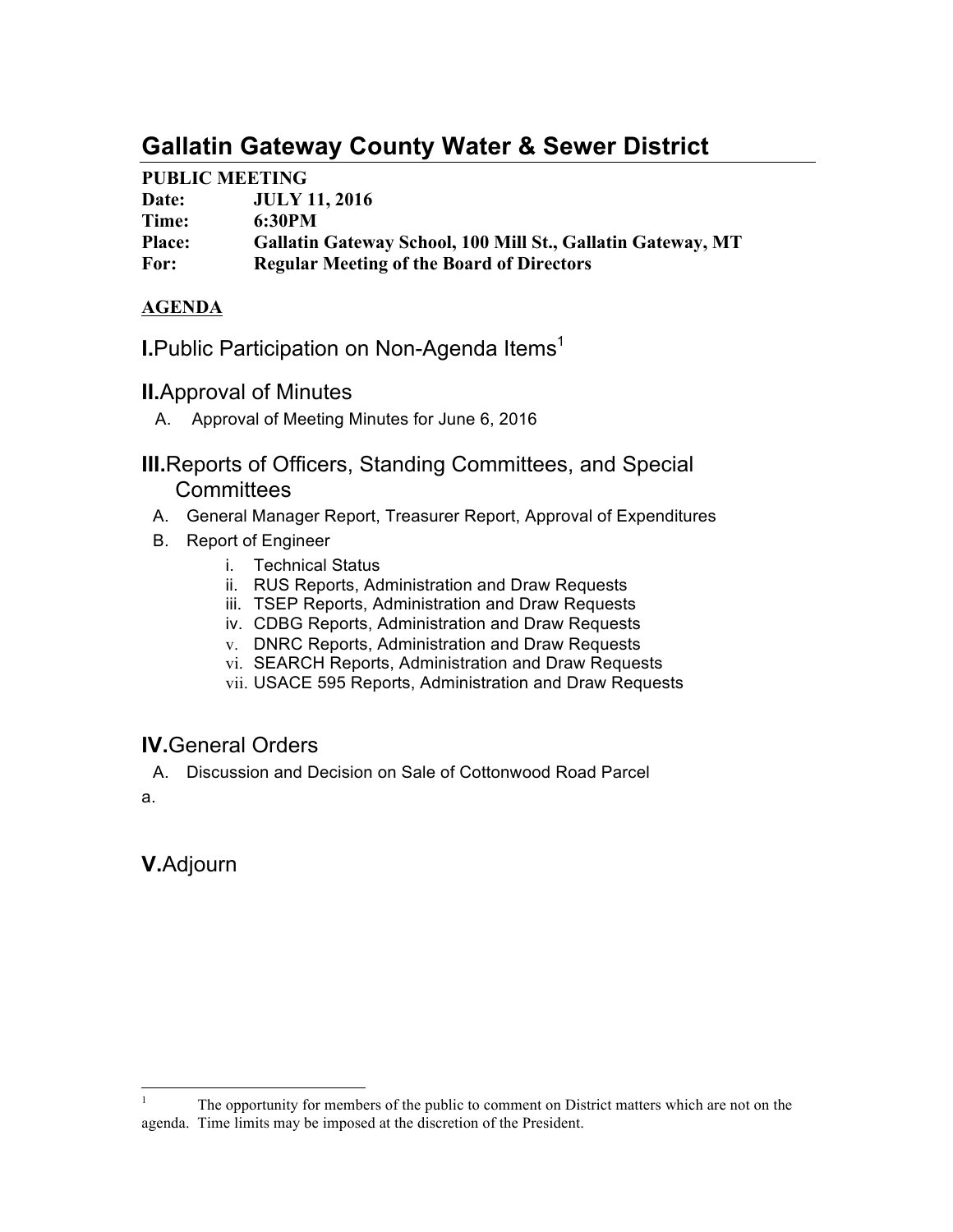# **Gallatin Gateway County Water & Sewer District**

MINUTES OF THE

### **BOARD OF DIRECTORS**

A regular (rescheduled) meeting of the Board of Directors of the Gallatin Gateway County Water & Sewer District was held at the Gallatin Gateway School, 100 Mill St., Gallatin Gateway, MT, on July 11, 2016. Present at the meeting were board members Merle Adams, Eric Amend, Ted Border, Ashley Kroon and David Sullivan. General Manager Matt Donnelly and Secretary Maralee Parsons Sullivan were also present. Also in attendance was Kurt Thomson from Stahly Engineering. Members of the public included Dick and Donna Shockley.

President Border called the meeting to order at 6:30 p.m. Secretary Maralee Parsons Sullivan recorded the minutes of the meeting.

#### PUBLIC PARTICIPATION OF NON-AGENDA ITEMS

President Border asked for public comment on non-agenda items. There were no non-agenda items raised by the public. President Border requested that the minutes reflect that a quorum of the Board of Directors was present at the Sullivan's party on July 4, 2016, but no District business was discussed.

#### APPROVAL OF MINUTES

After confirming that all directors had a draft copy of the June 6, 2016 meeting minutes, President Border asked whether there were any corrections. None were noted. Director Sullivan made the motion to approve the minutes as written, Director Kroon seconded the motion and the minutes were approved 3-0, with Directors Adams and Amend abstaining.

#### REPORT OF OFFICERS, STANDING COMMITTEES, AND SPECIAL **COMMITTEES**

General Manager Report, Treasurer Report, Approval of Expenditures

GM Matt Donnelly provided the report. He reported on 2 parallel activities the District has been working on regarding the District's efforts to obtain a permit from MDT along the highway: The first is resolving the question of whether the District should obtain an encroachment permit (which is revocable & permittee is responsible for 100% of relocation costs if necessary), or an occupancy permit (which is non-revocable, and the state helps pay relocation costs). The second activity is working with MDT to determine the appropriate alignment along the highway. GM Donnelly, President Border and Director Kroon attended a meeting with MDT in Helena the week of June 20, 2016. MDT offered some suggestions on a changed routing to the east side of the highway, and identified some ways the District might be able to save money. On July 1 the District submitted to MDT written justification as to why the District feels it should be in the highway ROW. The letter stated that the District has diligently tried, but was unsuccessful, in obtaining private easements from property owners along the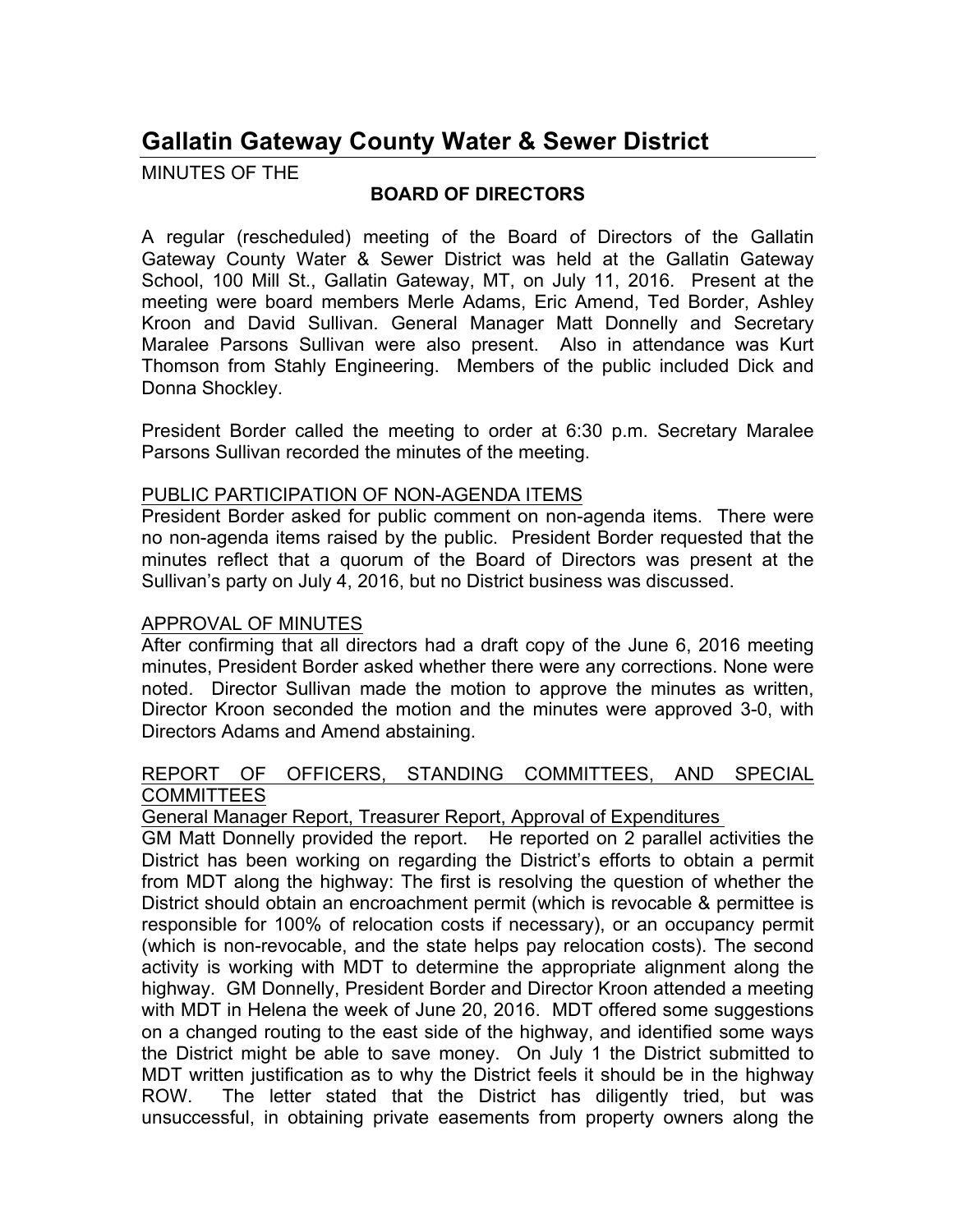highway corridor. In parallel, Kurt Thomson submitted to MDT some proposed new alignments. Next steps will be: verbal approval from MDT on alignment; survey and design new route; get DEQ approval on new route; finalize budget and get bond resolutions in place, then go to bid. Director Adams asked GM Donnelly to get the District council's opinion on the District's ability to recoup costs from MDT, for the money spent on the west-side design, since the District had received a verbal ok from MDT in November, 2015, to align along the west side of the highway ROW. Public comment from Donna Shockley supported the idea of holding MDT accountable, since public money is being spent.

Treasurer Maralee Sullivan reviewed the current monthly financial package (P&L and Balance sheet) for FY starting July 1, 2015: Revenue in June 2016 included \$8896 from the RD SEARCH grant, to pay the Sanderson Stewart invoice for the EA amendment, and \$896 to pay Stahly for PER amendment activity. TSEP draw of \$13,264.75 was received, and payment was made to Stahly. Quarterly invoicing was completed on June 30, 2016, with \$2,394 in benefitted lot charge and \$150.00 in late fees. Expenses included \$1,039 in legal fees and \$18,222 in engineering fees.

Ms. Sullivan provided a summary of 6 accounts that are considered delinquent (accounts in arrears ≥ 90 days) as of June 30, 2016. These customers will be sent a letter on July 15, 2016, which states that their account is delinquent and must be paid by August 15, 2016, to avoid being sent to the County Treasurer's office for collection on the county tax rolls. These accounts will also be assessed a \$60.00 delinquent account fee. 100% of the outstanding balances sent to the County in August 2015 were collected by the County, and remitted to the District.

Ms. Sullivan advised the District has received the annual invoice for its liability insurance, in the amount of \$1,557, payable to MACo. The invoice will be paid from the District's general fund. Director Sullivan made a motion to approve payment of the MACo invoice; Director Adams seconded the motion. There was no Board or public discussion, and the motion passed unanimously.

#### REPORT OF ENGINEER, GRANT AGENCY DRAWS & REPORTS

Kurt Thomson provided the engineer's report. Kurt advised he has been working on the east side alignment, and expects that the alignment will have a few bump outs to avoid obstacles (e.g. wetlands by the gravel pit), rather than a straight line. Mr. Donnelly advised that a special meeting may be called in the next few weeks to consider Stahly engineering amendment #8, to redesign the highway force main. President Border commented that Dick Shockley had set up a meeting with State Senator Hinkle, to ask his assistance in requesting the State Attorney General issue an opinion on the occupancy vs. encroachment permit issue, and a follow up letter was sent to the Senator today.

Matt Donnelly reported on the various government reports, administration and draw requests:

• RUS: nothing to report